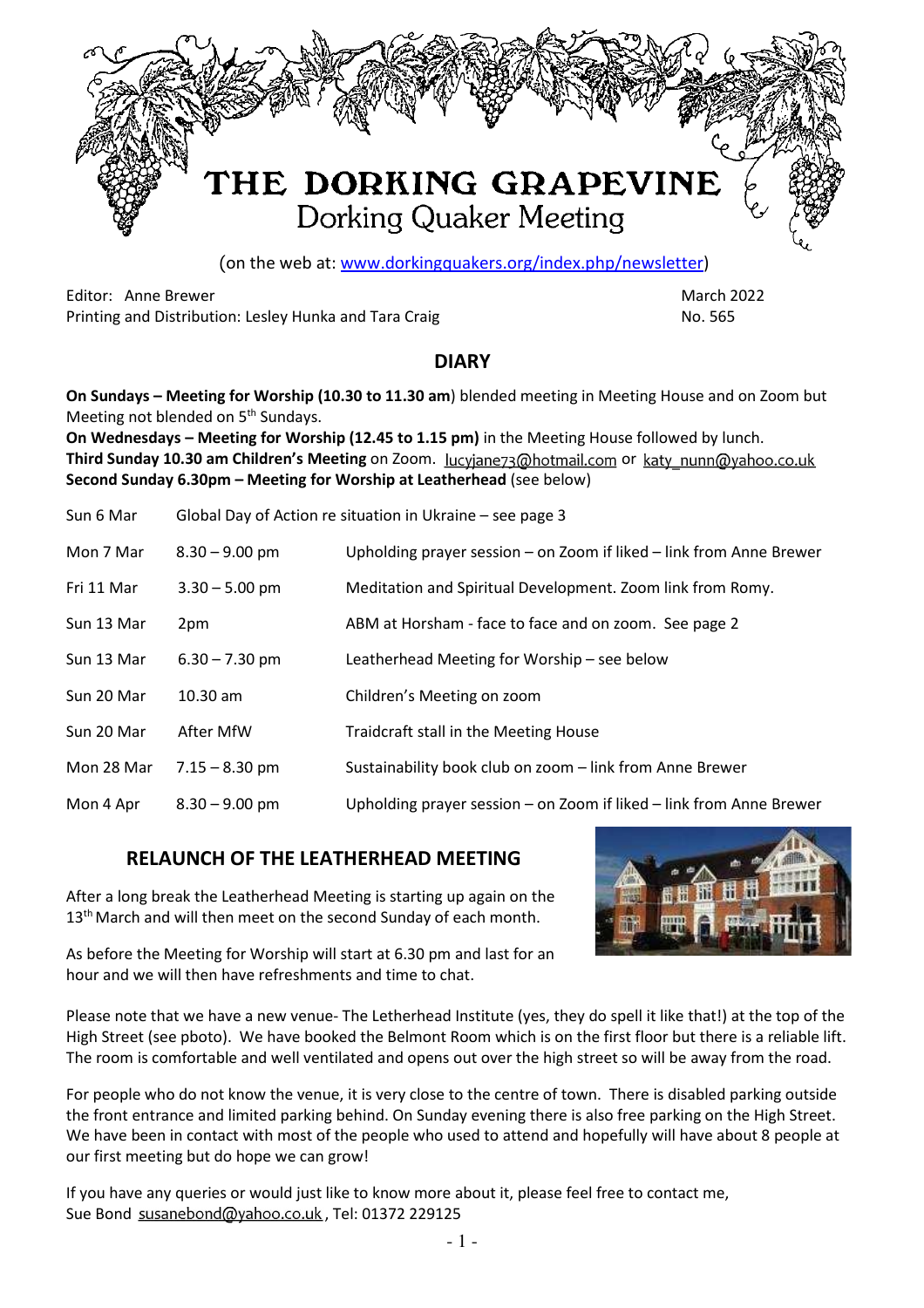# **MARCH/APRIL COLLECTION**

Wednesday lunch meeting, which raises funds for local charities, are supporting the Patchworking Garden Project.

In March/April 2021 the Quaker charity Friends supported was Quaker Social Action. I'm a bit short of space but I think Friends know about the good work done by this charity. Ways to donate if wished:

- **Online** at https://quakersocialaction.org.uk/qsa-appeal-practical
- **Bank transfer** email fandc@qsa.org.uk or call 020 8983 5059
- **Post** send a cheque made payable to Quaker Social Action to Freepost QSA

# **THEATRE TROUPE**

*Lesley Hunka writes:* Theatre Troupe was created and devised in 2015, following our daughter Emily's experience working for GLYPT (Greenwich and Lewisham Young People's Theatre – now called The Tramshed). With a colleague and friend, she devised a project called "Whatever Makes you Happy" which sought to support young people with mental health problems. This led to her intention to set up her own charity, using all aspects of theatre and creative writing to provide healing.

Emily completed a PhD at Queen Mary's London University, looking at John Bowlby's attachment theory in relation to young people who have experienced some kind of trauma in their formative years, and seeking ways to address the trauma through providing a setting that gives opportunities to increase self-esteem, and to develop trust and security with safe and reliable adults.

Initially Theatre Troupe intended to work with young people with mild to moderate mental health problems, but



.

the referrals that arrived, through Child and Adolescent Mental Health Services, Social Services, and through Special Needs Co-ordinators in schools, tended to be for children with more serious issues – young people who were difficult to place in standard youth activity groups because of high distress and behavioural difficulties.

Since 2015, Emily and her team have provided after school sessions in which the participants are given every opportunity to find and use all the skills needed to put on a show. It has been a steep learning curve; finding suitable venues, managing safe and reliable transport, providing an environment in which the participants felt safe, and staff and volunteers who were able to commit to the project over a significant length of time. Over the six years it has been running, Emily has developed a specialist way of working. She has

recognised that the young people benefit most from having an individual mentor to work alongside them, to enjoy some food (her dad cooks pizza for them every week!) and to work towards a performance that they can share with family and friends.

All of this, of course, costs money, and Emily is hugely grateful for the support and love she has received from individuals at Dorking Meeting as well as from the wider organisation of Quakers who have provided funding throughout Theatre Troupe's journey, including this year through their Christmas campaign.

Do look at her website - https://www.theatretroupe.org which gives a far better picture of what it's all about than I.

# **AREA BUSINESS MEETING – Sunday 13th March 2pm**

For those attending this Meeting 'face-to-face' at Horsham here is some guidance from Horsham Friends: *We will ask Friends to wear masks when entering the meeting house until sitting down. We will socially distance the chairs as much as we can.*

*We will keep the meeting house open in between our morning MFW and the start of the AM at 14.00 so Friends can arrive when it suits them. If Friends bring their own lunch, we will provide coffees, teas and some cordial. Of course, we welcome Friends who wish to come to our morning MFW at 10.30.*

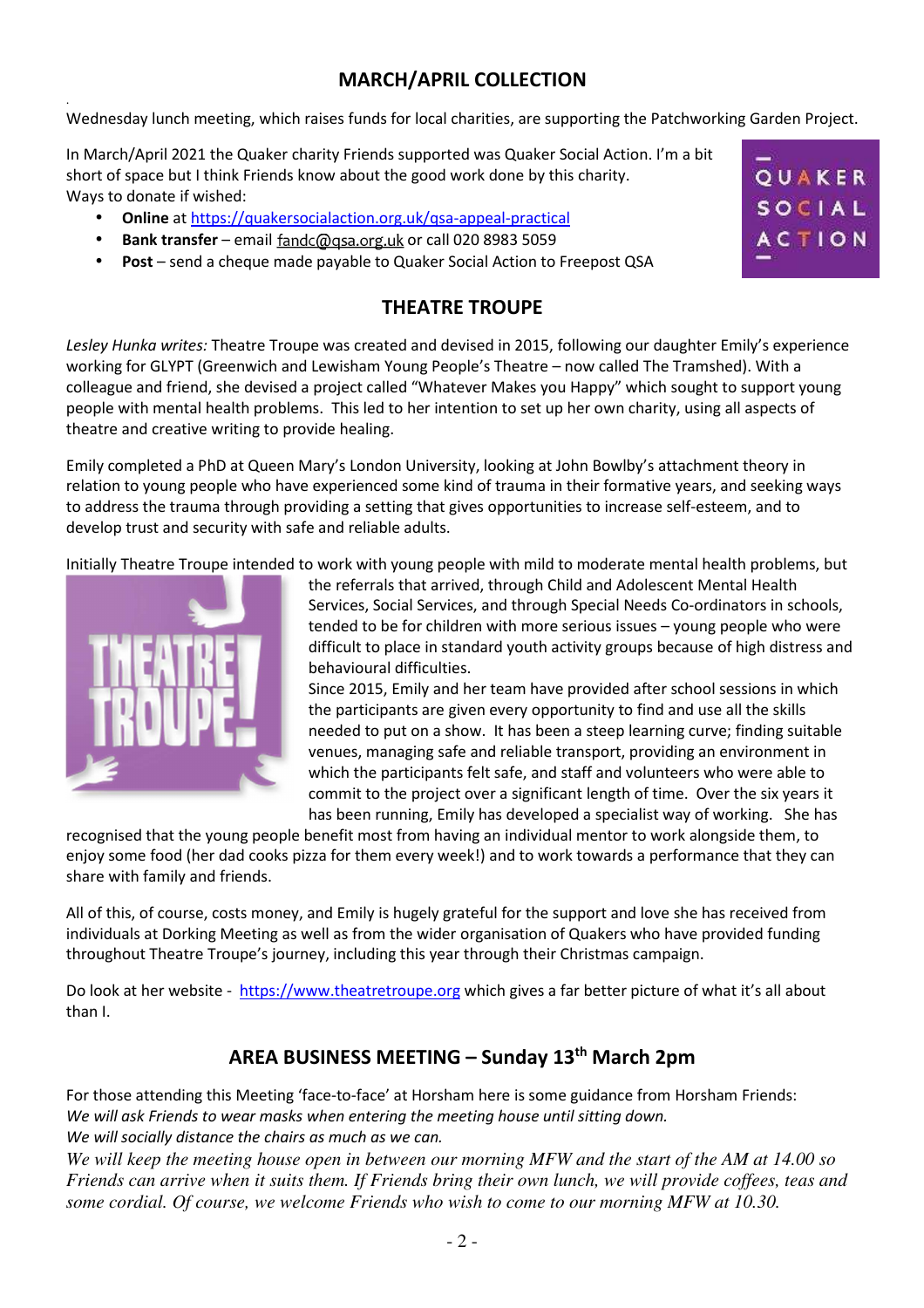### **RIVER MOLE POLLUTION – WHAT NEXT?**

Several Dorking Friends attended the meeting about the state of the River Mole at Old Pixham School on February  $11<sup>th</sup>$ . Here is a report of the meeting based on one from the Dorking Climate Emergency, who organised it.

The illustration helps describe the situation and the leaflets were handed out at the meeting about the 'Dirty Old River' (Mole) with the shocking statistics explained.



People flooded in from as far away as Hookwood, Reigate, Leatherhead and Ifield.

There was an expert

speaker and a well-informed team running the event.

A major question was – **WHAT NEXT?** Here are some answers.

a) We're setting up a steering group to research and develop the way forward. Its first meeting is Thursday 24thFebruary via Zoom. Hopefully we'll create a group focusing on river pollution.

(*Note from editor; I expect the outcome of this first meeting will be reported in their newsletter - see below*)

b) We'd like to start up a 'Grounded' Group, to take care of our beautiful River Mole + Pippbrook + other rivers and streams in the catchment area from

|                                                                          |      |                           | <b>Box Hill and the River Mole:</b>                                                 |                                                                                                                                                                                                                                                                                            |
|--------------------------------------------------------------------------|------|---------------------------|-------------------------------------------------------------------------------------|--------------------------------------------------------------------------------------------------------------------------------------------------------------------------------------------------------------------------------------------------------------------------------------------|
| An Area of Outstanding<br><b>Natural Beauty</b>                          |      |                           | Designated Site of Special<br><b>Scientific Interest</b>                            |                                                                                                                                                                                                                                                                                            |
| "A place to walk and<br>exercise safely"                                 |      |                           | "For outstanding wildlife<br>habitats"                                              |                                                                                                                                                                                                                                                                                            |
| Nitrate Vulnerable Zone                                                  |      |                           |                                                                                     | Drinking water safeguard zone                                                                                                                                                                                                                                                              |
| Our river is already at significant<br>risk from agricultural pollution. |      |                           |                                                                                     | "Action to address water<br>contamination will be targeted"                                                                                                                                                                                                                                |
| Mercury                                                                  |      | Ammonia                   | Table 1: WFD water quality classification - River Mole (Horley to Hersham) in 2019. |                                                                                                                                                                                                                                                                                            |
|                                                                          | Fail |                           | Poor                                                                                | Sewage discharge is                                                                                                                                                                                                                                                                        |
| PBDE                                                                     | Feil | Aquatic plants.           | Poor                                                                                | listed as the main                                                                                                                                                                                                                                                                         |
| PFO <sub>8</sub>                                                         | Fail | Fish                      | Moderate                                                                            | reason why the river is.<br>not achievino cood                                                                                                                                                                                                                                             |
|                                                                          |      |                           |                                                                                     | ecological status (see                                                                                                                                                                                                                                                                     |
| Phosphate                                                                | Poor | <b>Invertebrates</b>      | Moderate                                                                            | EA Catchment Explorer)<br>Thames Water need to be held accountable                                                                                                                                                                                                                         |
|                                                                          |      |                           |                                                                                     |                                                                                                                                                                                                                                                                                            |
| Location                                                                 |      | <b>Total hours</b>        | No. of spills                                                                       | "Chronic sewage pollution causes real problems and<br>Av. spill length                                                                                                                                                                                                                     |
| Crawley                                                                  |      | 447 / 508                 | 37/41                                                                               | 13 / 12 hrs                                                                                                                                                                                                                                                                                |
| Horiey                                                                   |      | 853 / 1265                | 57/69                                                                               | 15 / 18 hrs                                                                                                                                                                                                                                                                                |
| Burstow                                                                  |      | 1547 / 1279               | 133 / 124                                                                           | 12 / 10 hrs                                                                                                                                                                                                                                                                                |
| Cheriwood                                                                |      | 251 / 321                 | 19/32                                                                               | 13 / 10 hrs.                                                                                                                                                                                                                                                                               |
| Earlswood                                                                |      | 1905 (1854)               | 119/114                                                                             | 16:16 hrs                                                                                                                                                                                                                                                                                  |
| Holmwood                                                                 |      | 1683 / 1591               | 108 / 109                                                                           | 15 / 15 hrs                                                                                                                                                                                                                                                                                |
| Dorking<br>Leatherhead                                                   |      | 1118 / 2102<br>910 / 1108 | 667118<br>101/76                                                                    | no possibility of natural recovery" - Natural History Museum<br>Table 2: Major Thames Water sewage discharges into the River Mole. Figures for 2019 / 2020.<br>Blue = minor improvement. Red = deterioration. Visit The Rivers Trust website to see your ereal<br>17 / 18 hm<br>$9/15$ hrs |

Crawley to Leatherhead. Groups will take a short length under their wing and monitor water quality / improve banks and water flow etc…

- c) We need a social media expert to launch twitter campaigns and other publicity...
- d) ... and people with specialised knowledge of water / pollution / ecology etc.

Interested? Let us know at contact@dorking-climate-emergency.net Contact above email to get involved or sign up to receive the newsletter.



Friends may wish to join this global day of action which has been called by many international organisations including CND,

To join the London area march, assemble **from 12 noon, at BBC Broadcasting House, Portland Place**